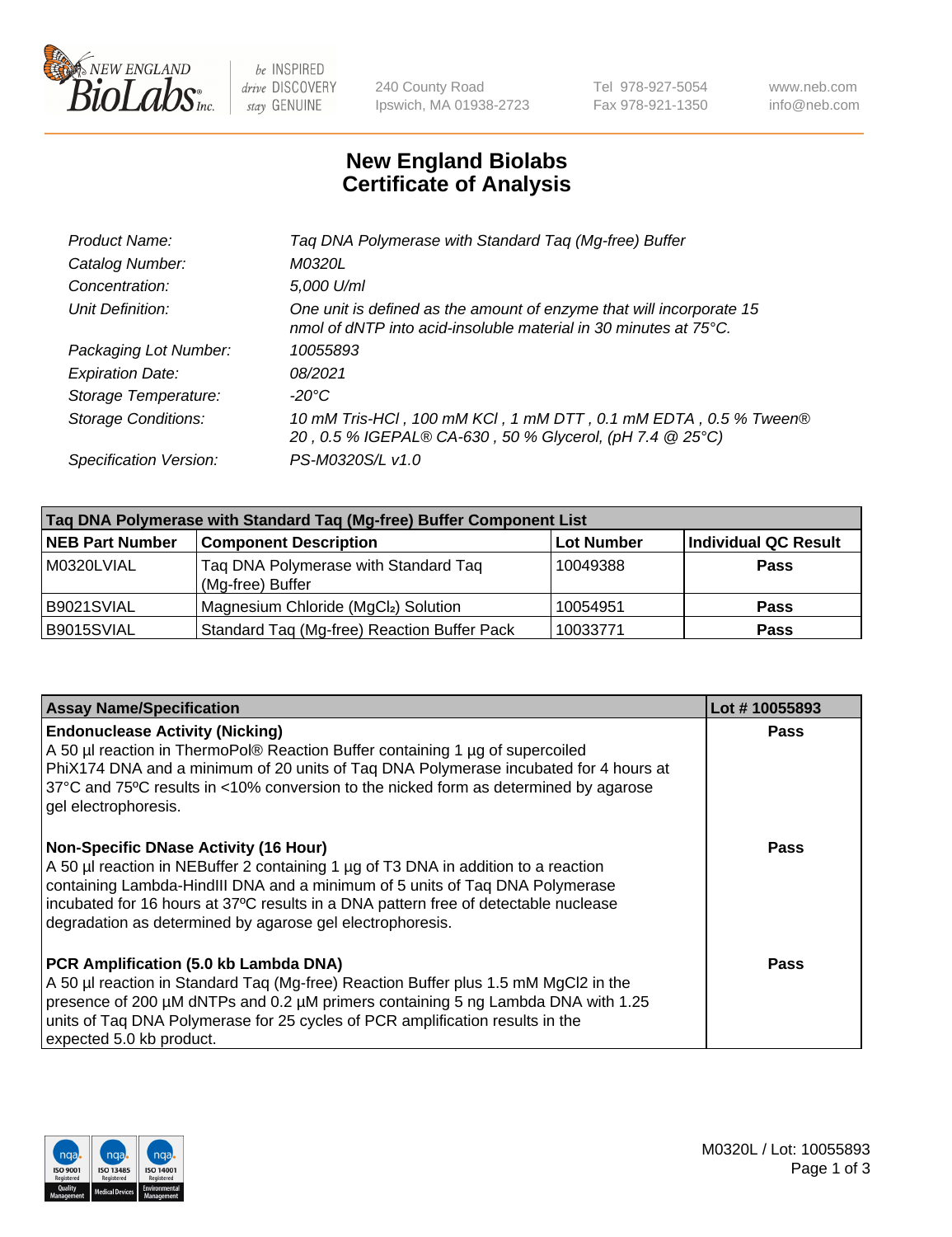

 $be$  INSPIRED drive DISCOVERY stay GENUINE

240 County Road Ipswich, MA 01938-2723 Tel 978-927-5054 Fax 978-921-1350 www.neb.com info@neb.com

| <b>Assay Name/Specification</b>                                                                                                                                                                                                                                                                                                                                                                               | Lot #10055893 |
|---------------------------------------------------------------------------------------------------------------------------------------------------------------------------------------------------------------------------------------------------------------------------------------------------------------------------------------------------------------------------------------------------------------|---------------|
| <b>Phosphatase Activity (pNPP)</b><br>A 200 µl reaction in 1M Diethanolamine, pH 9.8, 0.5 mM MgCl2 containing 2.5 mM<br>p-Nitrophenyl Phosphate (pNPP) and a minimum of 100 units Taq DNA Polymerase<br>incubated for 4 hours at 37°C yields <0.0001 unit of alkaline phosphatase activity<br>as determined by spectrophotometric analysis.                                                                   | Pass          |
| <b>Protein Purity Assay (SDS-PAGE)</b><br>Taq DNA Polymerase is ≥ 99% pure as determined by SDS-PAGE analysis using Coomassie<br>Blue detection.                                                                                                                                                                                                                                                              | Pass          |
| qPCR DNA Contamination (E. coli Genomic)<br>A minimum of 5 units of Taq DNA Polymerase is screened for the presence of E. coli<br>genomic DNA using SYBR® Green qPCR with primers specific for the E. coli 16S rRNA<br>locus. Results are quantified using a standard curve generated from purified E. coli<br>genomic DNA. The measured level of E. coli genomic DNA contamination is ≤ 1 E. coli<br>genome. | Pass          |
| <b>RNase Activity (Extended Digestion)</b><br>A 10 µl reaction in NEBuffer 4 containing 40 ng of a 300 base single-stranded RNA<br>and a minimum of 1 µl of Taq DNA Polymerase is incubated at 37°C. After incubation<br>for 16 hours, >90% of the substrate RNA remains intact as determined by gel<br>electrophoresis using fluorescent detection.                                                          | Pass          |
| <b>Single Stranded DNase Activity (FAM-Labeled Oligo)</b><br>A 50 µl reaction in ThermoPol® Reaction Buffer containing a 10 nM solution of a<br>fluorescent internal labeled oligonucleotide and a minimum of 25 units of Taq DNA<br>Polymerase incubated for 30 minutes at 37°C and 75°C yields <10% degradation as<br>determined by capillary electrophoresis.                                              | Pass          |

This product has been tested and shown to be in compliance with all specifications.